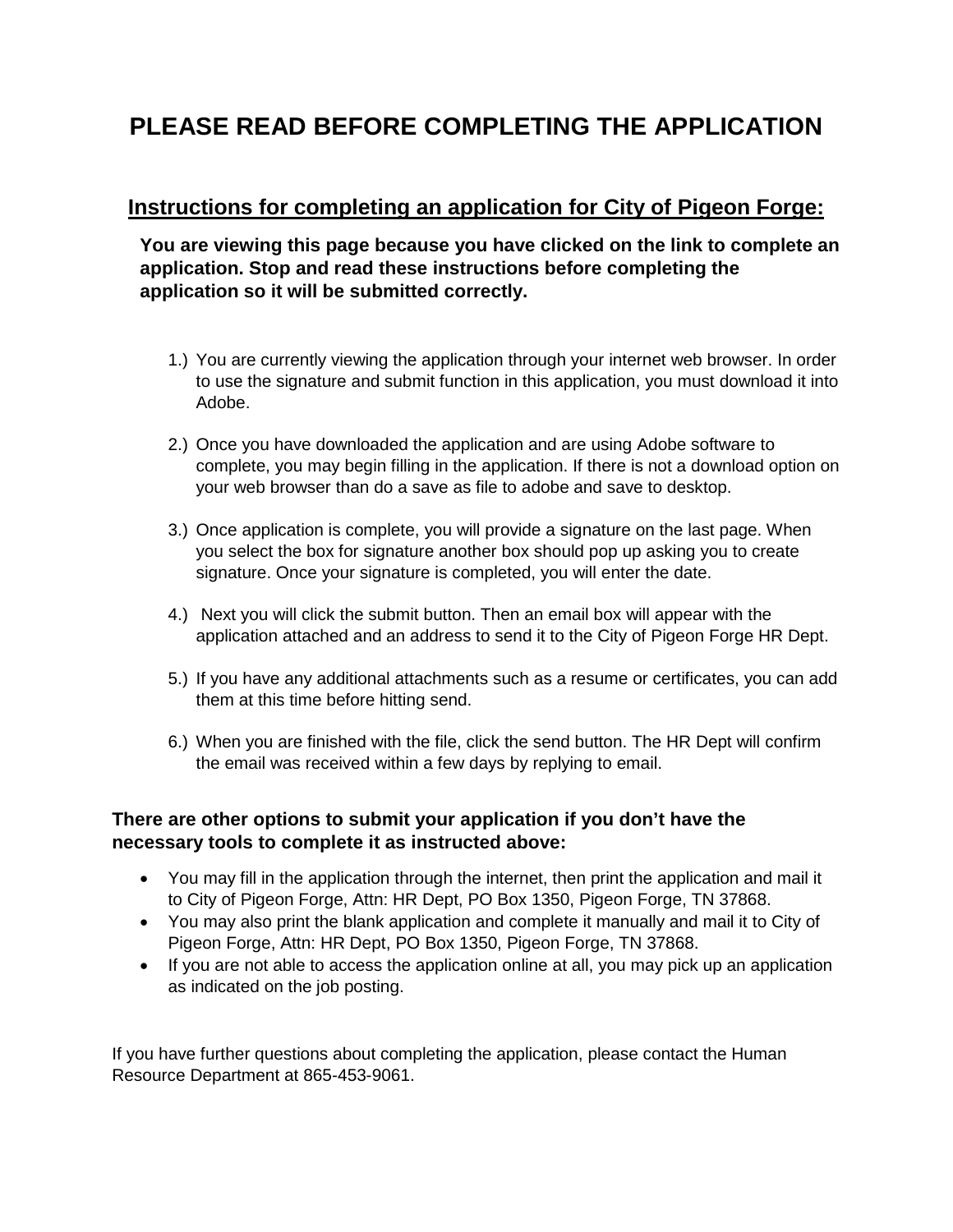

# CITY OF PIGEON FORGE APPLICATION FOR EMPLOYMENT

We consider applications for all positions without regard to race, color, religion, creed, gender, national origin, age, disability, sexual orientation, citizenship status, genetic information, or any other legally protected status.

| Position(s) Applied for: | Date of Application: |
|--------------------------|----------------------|
|                          |                      |

| How did you learn about us?<br>Newspaper<br>Website<br>$\sqrt{}$ Relative | $]$ Friend    |                       |           |
|---------------------------------------------------------------------------|---------------|-----------------------|-----------|
| Last Name:                                                                | First Name:   | Middle Name:          |           |
| Address:<br>Number                                                        | <b>Street</b> | City State            | Zip Code  |
| Telephone Number(s):                                                      |               | Best time to Contact: |           |
| E-mail address:                                                           |               |                       |           |
| <b>Driver's License Information:</b>                                      |               |                       |           |
|                                                                           |               |                       |           |
|                                                                           |               | Class:                |           |
|                                                                           |               | CDL:                  | Yes<br>No |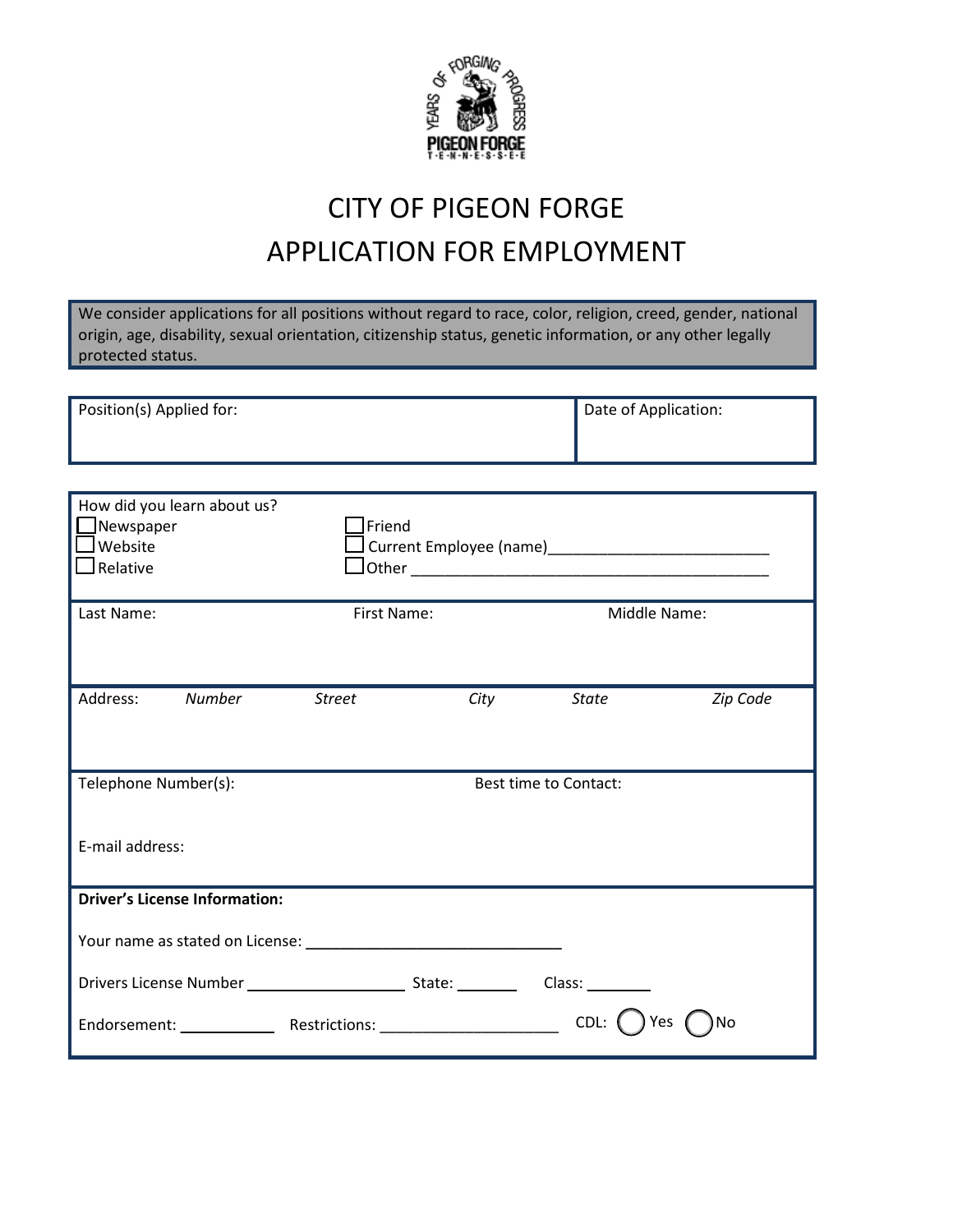| Are you 18 years or older?                                                                                                                                                                  | Yes        | No |
|---------------------------------------------------------------------------------------------------------------------------------------------------------------------------------------------|------------|----|
| Are you 21 years or older?<br>Have you ever been employed with us before?<br>If yes, give date                                                                                              | Yes<br>Yes | No |
| Do any of your friends or relatives work here?<br>If yes, give name/Relationship                                                                                                            | ) Yes      |    |
| Are you prevented from lawfully becoming employed<br>in this country because of Visa or Immigration Status?<br>Proof of citizenship or immigration status will be required upon employment. | Yes        | No |
| Date available to work $\left( \begin{array}{cc} \end{array} \right)$<br>What is your desired salary range?                                                                                 |            |    |
| Full-time<br>Are you available to work:<br>Part-time                                                                                                                                        |            |    |

#### EDUCATION

|                    | Name and Address of<br>School | Course of<br>Study | Number of<br>Years<br>Completed | Diploma<br>Degree |
|--------------------|-------------------------------|--------------------|---------------------------------|-------------------|
| <b>High School</b> |                               |                    |                                 |                   |
| College            |                               |                    |                                 |                   |
| Other (Specify)    |                               |                    |                                 |                   |

Describe any specialized training, apprenticeship, skills, certifications, computer software experience that you have.

If applicable, please describe any military service you have had including any related skill and/or training received.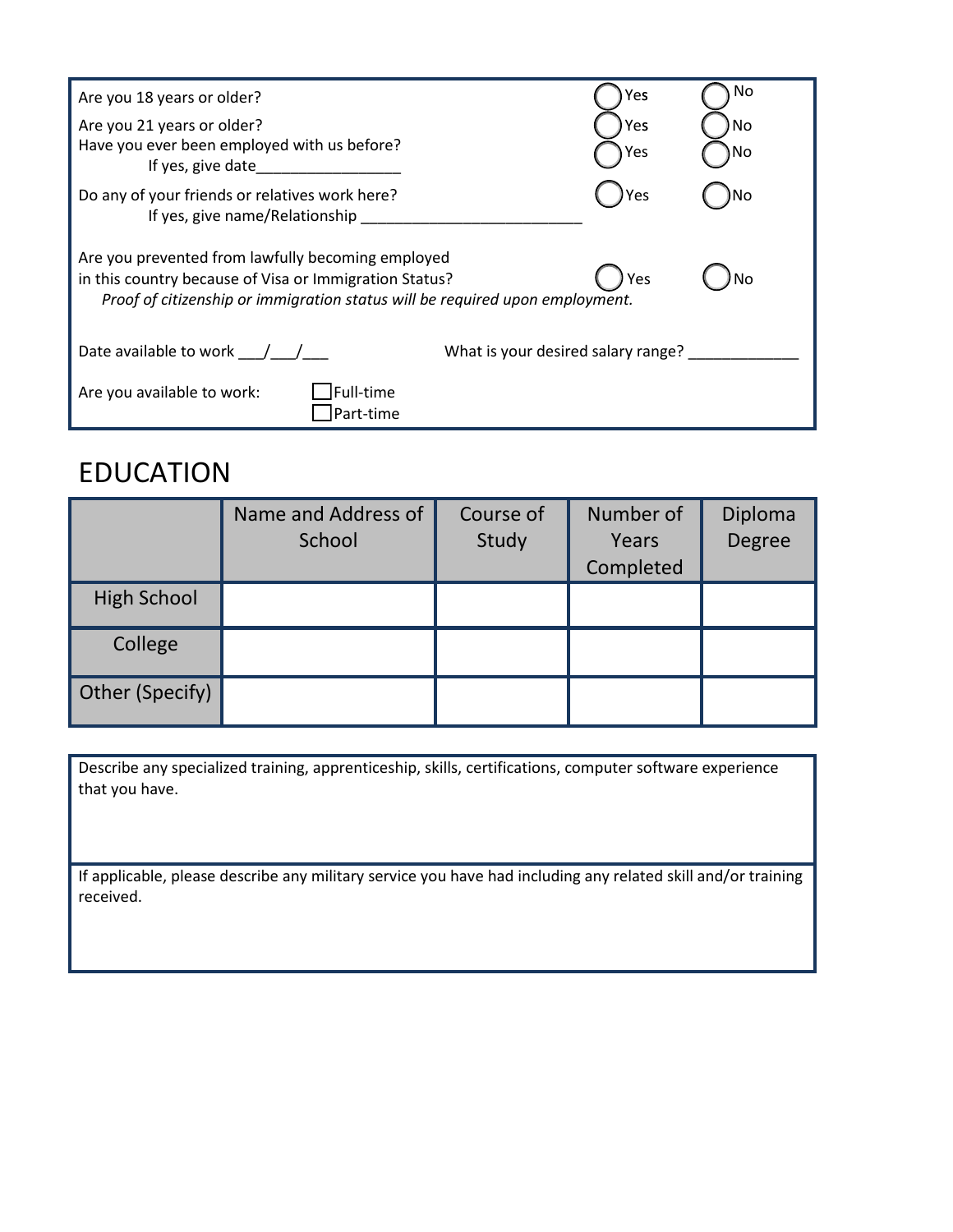## EMPLOYMENT EXPERIENCE

Start with your present or last job. Include any job-related military service assignments and volunteer activities. You may exclude organizations which indicate race, color, religion, gender, national origin, disabilities, or other protected status.

| Employer:            | Dates Employed     |        | Work Performed: |
|----------------------|--------------------|--------|-----------------|
|                      | From:              | To:    |                 |
| Address:             |                    |        |                 |
|                      |                    |        |                 |
| Telephone Number(s): | Hourly Rate/Salary |        |                 |
|                      | Starting:          | Final: |                 |
| Supervisor:          |                    |        |                 |
| Job Title:           |                    |        |                 |
|                      |                    |        |                 |
| Reason for leaving:  |                    |        |                 |
|                      |                    |        |                 |

| Employer:            | Dates Employed     |        | Work Performed: |
|----------------------|--------------------|--------|-----------------|
|                      | From:              | To:    |                 |
| Address:             |                    |        |                 |
|                      |                    |        |                 |
| Telephone Number(s): | Hourly Rate/Salary |        |                 |
|                      | Starting:          | Final: |                 |
| Supervisor:          |                    |        |                 |
|                      |                    |        |                 |
| Job Title:           |                    |        |                 |
|                      |                    |        |                 |
| Reason for leaving:  |                    |        |                 |
|                      |                    |        |                 |

| Employer:            | Dates Employed     |        | Work Performed: |
|----------------------|--------------------|--------|-----------------|
|                      | From:              | To:    |                 |
| Address:             |                    |        |                 |
|                      |                    |        |                 |
| Telephone Number(s): | Hourly Rate/Salary |        |                 |
|                      | Starting:          | Final: |                 |
| Supervisor:          |                    |        |                 |
|                      |                    |        |                 |
| Job Title:           |                    |        |                 |
|                      |                    |        |                 |
| Reason for leaving:  |                    |        |                 |
|                      |                    |        |                 |